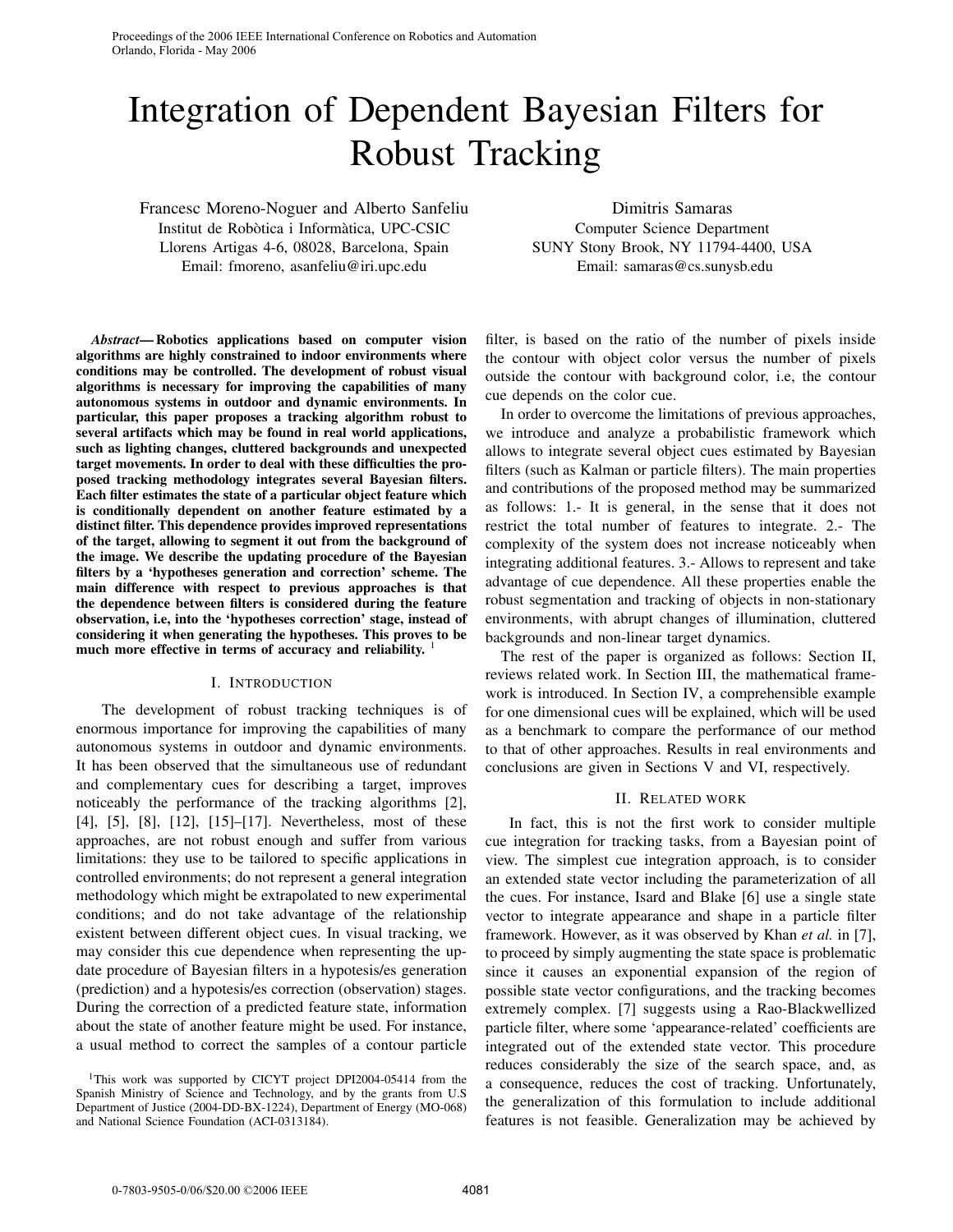associating a different filter to each feature. Along these lines, Rasmussen and Hager [14], introduced the Joint Probability Data Association Filter (JPDAF) for tracking several targets (note that multiple target tracking can be compared to multiple cue and single target tracking). Nevertheless, this formulation does not permit to represent the dependence among several state vectors. A similar approach is presented by Leichter *et al.* [9], where Kalman and particle filters are integrated for tracking tasks, although again, assuming independence between filters, which limits the performance of the system.

The partitioned sampling technique introduced by Mac-Cormick *et al.* [10], [11], and the related approach of Wu and Huang [18], are probably the works which are closer to the methodology presented in this paper. Partitioned sampling is specifically designed for particle filters, and allows to reduce the curse of dimensionality problem affecting these kind of Bayesian filters. The method applies the 'hypotheses generation' and 'hypotheses correction' stages, separately for different parts of the state vector. The key difference with respect to our method is that partitioned sampling considers the cue dependence during the hypotheses generation stage, whereas we consider it during the hypotheses correction. We will show how proceeding this way, tracking accuracy and reliability are significantly improved.

#### III. MULTIPLE CUE INTEGRATION

Next, we will describe the mathematical background of the proposed framework. We will start by defining the cue integration process, and subsequently, we will explain how the cue dependence is considered into the observation model.

## *A. Integration process*

In the general case, let us describe the object being tracked by a set of  $F$  features, whose configuration is specified by the state vectors  $x_1, \ldots, x_F$ , that are sequentially conditionally dependent, i.e., feature i depends on feature  $i - 1$ . These features have an associated set of measurements  $z_1, \ldots, z_F$ , where measurement  $z_i$  allows to update the state vector  $x_i$ . The conditional a posteriori Probability Density Function (PDF)  $p_1 = p(\mathbf{x}_1 | \mathbf{z}_1), \ldots, p_F = p(\mathbf{x}_F | \mathbf{z}_F)$  is estimated using a corresponding Bayesian filter  $\mathcal{BF}_1,\ldots,\mathcal{BF}_F$ . For the whole set of variables we assume that the dependence is only in one direction, i.e,  $\{z_k = z_k(z_i, x_i), x_k = x_k(x_i, z_i)\} \Longleftrightarrow i < k$ .

Considering this dependence relationship we can add extra terms to the PDF of each Bayesian filter. In particular, the PDF computed by  $\mathcal{BF}_i$  will be  $p_i = p(\mathbf{x}_i | \mathbf{x}_1, \dots, \mathbf{x}_{i-1}, \mathbf{z}_1, \dots, \mathbf{z}_i).$ Introducing the notation for the *cue-augmented state vector*  $\mathbf{X}_{1:k} = {\mathbf{x}_1, \dots, \mathbf{x}_k}$ , and *cue-augmented measurement vector*  $\mathbf{Z}_{1:k} = {\mathbf{z}_1, \dots, \mathbf{z}_k}$ , it can be easily shown that the whole a posteriori PDF may be sequentially computed, as follows:

$$
P = p(\mathbf{X}_{1:F}|\mathbf{Z}_{1:F})
$$
  
=  $p(\mathbf{x}_1|\mathbf{Z}_1)p(\mathbf{x}_2|\mathbf{X}_1,\mathbf{Z}_{1:2})\cdots p(\mathbf{x}_F|\mathbf{X}_{1:F-1},\mathbf{Z}_{1:F})$   
=  $p_1p_2\cdots p_F$  (1)

Eq. 1 tells that the whole PDF can be computed sequentially, starting with  $\mathcal{BF}_1$  to generate  $p(\mathbf{x}_1|\mathbf{Z}_1)$  which is then used to estimate  $p(\mathbf{x}_2|\mathbf{X}_1, \mathbf{Z}_{1:2})$  with  $\mathcal{BF}_2$ , and so on. Note that the inclusion of an extra feature  $\mathbf{x}_G$  (with a measurement vector  $\mathbf{z}_G$ ) independent from the rest, is straightforward. We just need to multiply Eq. 1 by the posterior  $p(\mathbf{x}_G|\mathbf{Z}_G)$ .

In the iterative performance of the method,  $\mathcal{BF}_i$  receives as input at iteration t, the output PDF of its state vector  $x_i$  at the iteration  $t-1$ . Therefore, we need to write the time expanded version of the PDF for  $\mathcal{BF}_i$  as

$$
p_i^t = p(\mathbf{x}_i^t | \mathbf{X}_{1:i-1}^t, \mathbf{Z}_{1:i}^t, p_i^{t-1})
$$
\n(2)

The complete PDF (Eq. 1) may be then expanded as:

$$
Pt = p(\mathbf{x}_1^t, \dots, \mathbf{x}_F^t | \mathbf{z}_1^t, \dots, \mathbf{z}_F^t) = p(\mathbf{X}_{1:F}^t | \mathbf{Z}_{1:F}^t)
$$
  
=  $p(\mathbf{x}_1^t | \mathbf{Z}_1^t, p_1^{t-1}) \cdots p(\mathbf{x}_F^t | \mathbf{X}_{1:F-1}^t, \mathbf{Z}_{1:F}^t, p_F^{t-1})$   
=  $p_1^t p_2^t \cdots p_F^t$  (3)

*B. Bayesian filtering*

We now briefly describe how the  $k - th$  Bayesian filter  $\mathcal{BF}_k$ , computes the posterior  $p(\mathbf{x}_k^t | \mathbf{Z}_k^{t_0:t})$ , where  $\mathbf{Z}_k^{t_0:t}$  =  $\{z_k^{t_0}, \ldots, z_k^{t}\}$ . Without loss of generality, here we assume that the measurements are obtained just considering observations of feature  $x_k$ .<br>The formulation of the tracking problem in terms of a Bayes

filter, consists in recursively update the posterior  $p(\mathbf{x}_k^t | \mathbf{Z}_k^{t_0:t})$ :

$$
p(\mathbf{x}_k^t|\mathbf{Z}_k^{t_0:t}) \propto p(\mathbf{z}_k^t|\mathbf{x}_k^t) \int_{\mathbf{x}_k^{t-1}} p(\mathbf{x}_k^t|\mathbf{x}_k^{t-1}) p(\mathbf{x}_k^{t-1}|\mathbf{Z}_k^{t_0:t-1}) d\mathbf{x}_k^{t-1}
$$
\n(4)

where  $p(\mathbf{z}_k^t | \mathbf{x}_k^t)$  is the *observation (or measurement) model*, and  $p(\mathbf{x}_k^t | \mathbf{x}_k^{t-1})$  represents the *dynamic model*.

Although  $\mathcal{BF}_k$  may take different forms (Kalman filter, extended Kalman filter, particle filter, Rao-Blackwellised particle filter, ...), in all of the cases Eq. 4 is updated through an 'hypotheses generation - hypotheses correction' scheme. Initially, based on the *dynamic model*  $p(\mathbf{x}_k^t | \mathbf{x}_k^{t-1})$  and the a posterior distribution at the previous time step  $p(\mathbf{x}_k^{t-1}|\mathbf{Z}_k^{t_0:t-1})$ , the state of the target is predicted according to:

$$
p(\mathbf{x}_{k}^{t}|\mathbf{Z}_{k}^{t_{0}:t-1}) = \int_{\mathbf{x}_{k}^{t-1}} p(\mathbf{x}_{k}^{t}|\mathbf{x}_{k}^{t-1}) p(\mathbf{x}_{k}^{t-1}|\mathbf{Z}_{k}^{t_{0}:t-1}) d\mathbf{x}_{k}^{t-1}
$$
 (5)

This likelihood is subsequently corrected by the *observation model*  $p(\mathbf{z}_k^t | \mathbf{x}_k^t)$ :

$$
p(\mathbf{x}_k^t|\mathbf{Z}_k^{t_0:t}) = \alpha^t p(\mathbf{z}_k^t|\mathbf{x}_k^t) p(\mathbf{x}_k^t|\mathbf{Z}_k^{t_0:t-1})
$$
 (6)

where  $\alpha^t = 1/p(\mathbf{Z}_k^{t_0:t})$  is a normalizing constant.

Next, we overview two different implementations of Bayes filters, namely the Kalman filter and particle filters, which are representative examples for the continuous and discrete methodologies to approximate the posterior densities, and which will be the filters used in our experiments.

*1) Kalman filter:* In the particular case that the observation density is assumed to be Gaussian, and the dynamics are assumed to be linear with additive Gaussian noise, equations 5 and 6 result in the Kalman filter [1]. The expressions for the densities of the dynamic model and observation model are:

$$
p(\mathbf{x}_{k}^{t}|\mathbf{x}_{k}^{t-1}) = \mathcal{N}(\mathbf{H}_{k}^{t}\mathbf{x}_{k}^{t-1}; \mathbf{\Sigma}_{k,h}^{t})
$$
  
\n
$$
p(\mathbf{z}_{k}^{t}|\mathbf{x}_{k}^{t}) = \mathcal{N}(\mathbf{M}_{k}^{t}\mathbf{x}_{k}^{t}; \mathbf{\Sigma}_{k,m}^{t})
$$
 (7)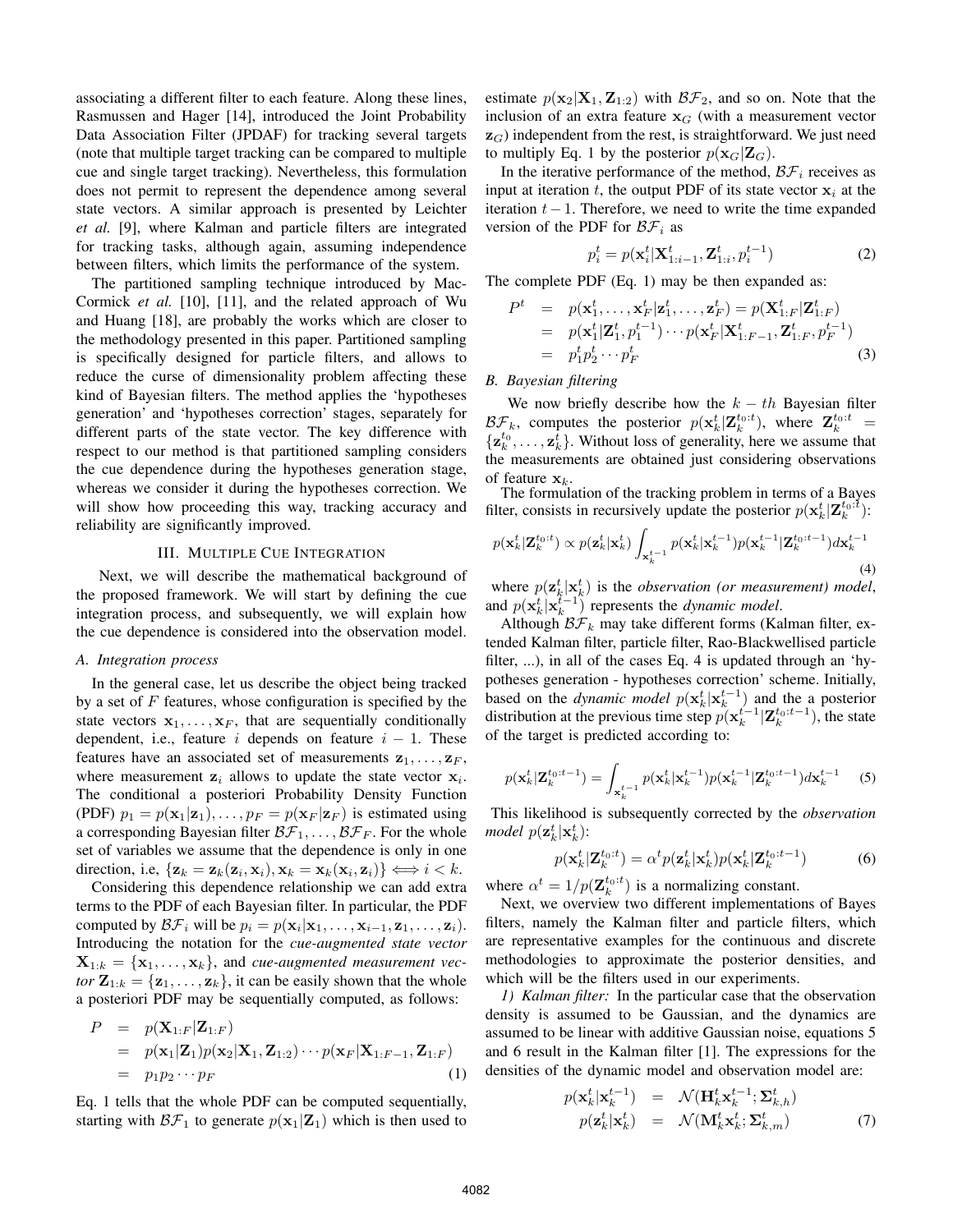where  $H_k^t$  and  $M_k^t$  matrices denote the deterministic components of the models, and  $\Sigma_{k,h}^t$ ,  $\Sigma_{k,m}^t$  are the covariance matrices of the white and normally distributed noise assumed for the models. These expressions are plugged into the Bayes filter equations 5 and 6, which then can be analytically solved. The hypotheses generation stage provides a Gaussian likelihood,  $p(\mathbf{x}_k^t | \mathbf{Z}_k^{t_0:t-1}) = \mathcal{N}(\mathbf{x}_{k,-}^t; \mathbf{\Sigma}_{k,-}^t)$ , where:

$$
\mathbf{x}_{k,-}^t = \mathbf{H}^t \mathbf{x}_k^{t-1} \qquad \mathbf{\Sigma}_{k,-}^t = \mathbf{\Sigma}_{k,h}^t + \mathbf{H}_k^t \mathbf{\Sigma}^{t-1} (\mathbf{H}_k^t)^T \quad (8)
$$

Similarly, the hypotheses correction stage generates a Gaussian posterior density  $p(\mathbf{x}_k^t | \mathbf{Z}_k^{t_0:t}) = \mathcal{N}(\mathbf{x}_k^t, \mathbf{\Sigma}_k^t)$ , where:

$$
\mathbf{x}_{k}^{t} = \mathbf{x}_{k,+}^{t} + \mathbf{K}^{t}[\mathbf{z}_{k}^{t} - \mathbf{M}_{k}^{t} \mathbf{x}_{k,-}^{t}] \quad \Sigma_{k}^{t} = [\mathbf{I} - \mathbf{K}^{t} \mathbf{M}_{k}^{t}] \Sigma_{k,-}^{t} \tag{9}
$$

and the matrix  $K<sup>t</sup>$  is the Kalman gain.

*2) Particle filter:* In noisy scenes with cluttered backgrounds, observations usually have non-Gaussian multi-modal distributions, and models estimated using the Kalman filter are no longer valid. Particle filtering [3] offers an approximate solution for these cases, and approximates the posterior  $p(\mathbf{x}_k^{t-1}|\mathbf{Z}_k^{t_0:t-1})$  by a set of weighted samples  $\{\mathbf{s}_{kj}^{t-1}, \pi_{kj}^{t-1}\}_{j=1}^{n_k}$ , where  $\pi_{kj}^{t-1}$  is the weight associated to particle  $s_{kj}^{i-1}$ . The Bayes filter equation 4 is represented by:

$$
p(\mathbf{x}_{k}^{t}|\mathbf{Z}_{k}^{t_{0}:t}) \propto p(\mathbf{z}_{k}^{t}|\mathbf{x}_{k}^{t}) \sum_{j=1}^{n_{k}} \pi_{kj}^{t-1} p(\mathbf{x}_{k}^{t}|\mathbf{s}_{kj}^{t-1})
$$
 (10)

which is recursively approximated using, again, a 'hypotheses generation - hypotheses correction' strategy. Note that now, the dynamic model is represented by the distribution  $p(\mathbf{x}_k^t | \mathbf{s}_{kj}^{t-1})$ .

During the hypotheses generation stage, a set of  $n_k$ samples  $\mathbf{s}_{kj}^t$  is drawn from the distribution  $\{\mathbf{s}_{kj}^t\}_{j=1}^{n_k}$ samples  $\mathbf{s}_{kj}$  is drawn from the distribution  $\{ \mathbf{s}_{kj} \}_{j=1}^{\infty} \sim \sum_{j=1}^{n_k} \pi_{kj}^{t-1} p(\mathbf{x}_k^t | \mathbf{s}_{kj}^{t-1}).$ 

For implementation purposes, this stage is usually split into two subprocesses: initially the set  $\{s_{kj}^{t-1}, \pi_{kj}^{t-1}\}_{j=1}^{n_k}$ , is resampled (sampling with replacement) according to the weights  $\pi_{kj}^{t-1}$ . We obtain the new set  $\{\tilde{\mathbf{s}}_{kj}^{t-1}, \pi_{kj}^{t-1}\}_{j=1}^{n_k}$  which is subsequently propagated based on the probabilistic dynamic model to the set  $\{\mathbf s_{kj}^t\}_{j=1}^{n_k}$ .

Finally, based on the observation function  $p(\mathbf{z}_k^t | \mathbf{x}_k^t)$ , the set of samples  $\{s_{kj}^t\}_{j=1}^{n_k}$  is weighted:  $\pi_{kj}^t = p(\mathbf{z}_k^t | \mathbf{x}_k^t = \mathbf{s}_{kj}^t)$ .

The set  $\{s_{kj}^{t}$ ,  $\pi_{kj}^{t}\}_{j=1}^{n_k}$  approximates the posterior distribution  $p(\mathbf{x}_k^t | \mathbf{Z}_k^{t_0:t})$  at time t.

# *C. Introducing cue dependence into the observation model*

In this subsection we will explain how cue dependence is considered within the proposed probabilistic framework.

The dependence between cues comes from the fact that in real tracking algorithms, it is common to evaluate the hypotheses generated about a specific feature, let us say  $\mathbf{x}_2$ , according to the state of another feature, let us say  $x_1$ . The usually adopted solution consist in assuming the former feature **x**<sup>1</sup> to be represented by a deterministic state vector, which at the most has been updated using some naive dynamic model. Nevertheless, we wish to consider  $x_1$  as a stochastic variable represented by a PDF  $p(\mathbf{x}_1|\mathbf{z}_1)$ , and use this PDF when evaluating the hypotheses of feature  $\mathbf{x}_2$ . Thus  $p(\mathbf{x}_1|\mathbf{z}_1)$ 

**Algorithm:** Observe Dependent Feature ( ) **Input:**  $p(\mathbf{x}_1^t | \mathbf{Z}_1^{t_0:t})$  and  $p(\mathbf{x}_2^t | \mathbf{Z}_2^{t_0:t-1})$ **Output:**  $z_2^t$  (observation of feature  $x_2^t$ )

**Desc:** Observe and correct the hypothesis/es  $p(\mathbf{x}_2^t | \mathbf{Z}_2^{t_0:t-1})$  of feature  $\mathbf{x}_2^t$  given the posterior  $p(\mathbf{x}_1^t | \mathbf{Z}_1^{t_0:t})$  of feature  $\mathbf{x}_1^t$ 

1) Initialize  $x_1^t$  posterior:

\n
$$
\text{if } \mathcal{BF}_1 \equiv \mathcal{KF}_1 \Rightarrow p(\mathbf{x}_1^t | \mathbf{Z}_1^{t_0:t}) = \mathcal{N}(\mathbf{x}_1^t, \mathbf{\Sigma}_1^t)
$$
\n

\n\n
$$
\text{then } \begin{cases}\n\{\mathbf{s}_{1j}^t, \pi_{1j}^t\}_{j=1}^n = \text{discretize}(\mathcal{N}(\mathbf{x}_1^t, \mathbf{\Sigma}_1^t), n_1) \\
p(\mathbf{x}_1^t | \mathbf{Z}_1^{t_0:t}) = \{\mathbf{s}_{1j}^t, \pi_{1j}^t\}_{j=1}^{n_1}\n \end{cases}
$$
\n

\n\n
$$
\text{if } \mathcal{BF}_1 \equiv \mathcal{PF}_1 \Rightarrow p(\mathbf{x}_1^t | \mathbf{Z}_1^{t_0:t}) = \{\mathbf{s}_{1j}^t, \pi_{1j}^t\}_{j=1}^{n_1}\n \end{cases}
$$
\n

\n\n
$$
\text{then do not thing }()
$$
\n

2) Resample  $p(\mathbf{x}_1^t | \mathbf{Z}_1^{t_0:t})$ :

$$
\{\mathbf s^*_{1j}, \pi^*_{1j}\}_{j=1}^{n_2} = \text{resampling}(\{\mathbf s^t_{1j}, \pi^t_{1j}\}_{j=1}^{n_1}, n_2)
$$

3) Observe  $x_2^t$  feature based on  $x_1^t$  best hypothesis/es:

\n
$$
\text{if } \mathcal{BF}_2 \equiv \mathcal{KF}_2
$$
\n

\n\n
$$
\text{then } \begin{cases}\n \mathbf{x}_1^* = \sum_{j=1}^{n_2} \mathbf{s}_{1j}^* \pi_{1j}^* \\
 \mathbf{z}_2^t = \mathbf{z}_2(\mathbf{x}_1^*)\n \end{cases}
$$
\n

\n\n
$$
\text{if } \mathcal{BF}_2 \equiv \mathcal{PF}_2
$$
\n

\n\n
$$
\text{then } \forall j = 1, \ldots, n_2 \text{ do } \mathbf{z}_{2j}^t = \mathbf{z}_2(\mathbf{s}_{1j}^*)
$$
\n

Fig. 1. **Algorithm for observing a feature x**<sup>2</sup> **which is dependent on a feature**  $x_1$ . ( $\beta \mathcal{F}$ : Bayesian Filter;  $\beta \mathcal{F}$ : Kalman Filter;  $\beta \mathcal{F}$ : Particle Filter)

**Function:** discretize ( ) **Input:**  $\mathcal{N}(\mu_x, \sigma_x)$  and *n* **Output:**  ${s_j, \pi_j}_{j=1}^n$ **Desc:** Produce *n* uniformly distributed samples  $\{s_j, \pi_j\}_{j=1}^n$ of the Gaussian function  $\mathcal{N}(\mu_x, \sigma_x)$ . The sampling region is centered on  $\mu_x$  and has lenght  $3\sigma_x$ .

$$
L = 3\sigma_x; \quad \Delta x = \frac{L}{n-1}
$$

$$
\forall j = 1...n \quad \text{do } \begin{cases} s_j = \mu - \frac{L}{2} + j\Delta x \\ \pi_j = \mathcal{N}(\mu_x, \sigma_x)|_{x=s_j} \end{cases}
$$

**Function:** resampling ( )

**Input:**  ${s_j, \pi_j}_{j=1}^{n_1}$  and  $n_2$ 

**Output:**  ${s_k^*, \pi_k^*}^{n_2}_{k=1}$ 

**Desc:** The set  $\{s_j, \pi_j\}_{j=1}^{n_1}$ , is resampled (sampling with replacement) according to the weights  $\pi_j$ , in order to define a new set  $\{s_k^*, \pi_k^*\}_{k=1}^{n_2}$ .

$$
\forall j = 1 \dots n_1 \text{ do } c_i = \sum_{j=1}^{n_1} \pi_j
$$
  

$$
\forall k = 1 \dots n_2 \text{ do } \begin{cases} \mathbf{s}_k^* = \mathbf{s}_{\epsilon(k)} & \epsilon(k) : \text{min } j \text{ such that } c_j \ge \frac{k}{n_2} \\ \tilde{\pi}_k = \pi_{\epsilon(k)} \end{cases}
$$
  

$$
\forall k = 1 \dots n_2 \text{ do } \pi_k^* = \frac{\tilde{\pi}_k}{\sum_{j=1}^{n_2} \tilde{\pi}_j}
$$

Fig. 2. **Functions discretize( ) and weighted resample( ), which has been adapted from [6] .**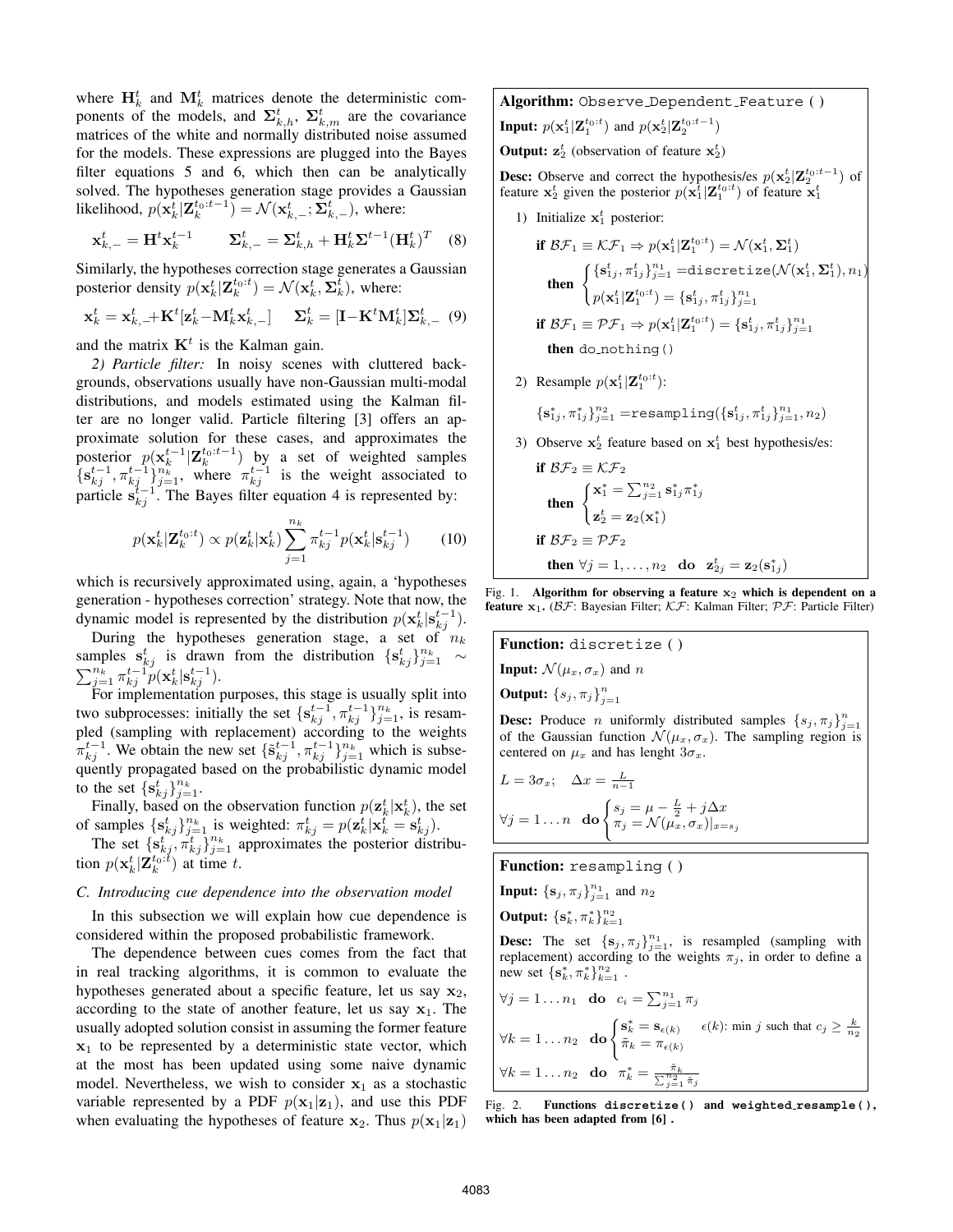

Fig. 3. **Introducing the cue dependence into the observation model**, in a case dealing with two features, one estimated by a Kalman filter and the other estimated by a particle filter. The posterior of cue  $\mathbf{x}_1$ , computed by  $\mathcal{KF}_1$ , is represented by a set of weighted samples  $\{\mathbf{s}_{1j}^t, \pi_{1j}^t\}_{j=1}^{n_1}$ . These particles are resampled  $n_2$  times (according to set  $\{s_{1j}^*, \pi_{1j}^*\}_{j=1}^{n_2}$ . Finally, each sample  $\{s_{2j}^*\}_{j=1}^{n_2}$ , of cue **x**<sub>2</sub>, is weighted according to the configuration of the corresponding sample  $s_{1j}^*$ .

is introduced into the observation model of the feature  $\mathbf{x}_2$ , during the 'hypotheses correction' stage of the filter.

The algorithm for introducing the state of feature  $x_1$  (estimated by  $\mathcal{BF}_1$ ) into the observation model of feature **x**<sub>2</sub> (estimated by  $\mathcal{BF}_2$ ) is shown in Fig. 1. The key point of the integration methodology is that feature  $x_2$  is observed considering the best estimates of feature  $x_1$ . The function resampling samples among the whole set of weighted particles approximating the posterior  $p(\mathbf{x}_1^t | \mathbf{Z}_1^{t_0:t}) \simeq {\mathbf{s}_{1j}^t, \pi_{1j}^t}_{j=1}^{n_1}$ . The sampling is performed based on the particle weights, in such a way that the resulting subset might contain repeated copies of the more likely particles, while other elements with relatively low weights may not be considered at all. In case that  $\mathcal{BF}_1$ provided a continuous PDF (such as Kalman Filter, EKF ...), the algorithm would require of an initial discretization stage, accomplished by function discretize. These last two functions are described in Fig.  $2<sup>2</sup>$ .

Fig. 3 shows an example of how the cue dependence is handled in a case where we integrate a Kalman filter  $(KF_1)$ and a particle filter  $(\mathcal{PF}_2)$ . For this example, cue  $\mathbf{x}_2$ , estimated by  $\mathcal{PF}_2$ , depends on cue **x**<sub>1</sub>, estimated by  $\mathcal{KF}_1$ . During the observation phase of the  $\mathcal{PF}_2$ , the multiple hypotheses  ${s_{2j}}_{j=1}^{n_2}$ , generated in the prediction stage of the filter, are weighted based on the posterior of cue  $x_1$ , previously done by  $\mathcal{KF}_1$ . For this purpose, the PDF approximating  $p(\mathbf{x}_1^t | \mathbf{Z}_1^{t_0:t})$ is discretized into  $n_1$  weighted particles,  $\{s_{1j}^t, \pi_{1j}^t\}_{j=1}^{n_1}$ . Subsequently, this set is resampled  $n_2$  times using a sampling with replacement. A set  $\{s_{1j}^*, \pi_{1j}^*\}_{j=1}^{n_2}$ , is obtained. Finally, each sample  $s_{2j}^t$  of the state vector  $\mathbf{x}_2$  is weighted using the configuration of cue  $x_1$  represented by the sample  $s_{1j}^*$ .

Observe in Fig. 3 that the samples  $\{s_{1j}^t\}$  that have higher weights, have more chance to be selected several times when evaluating the hypotheses  $\{s_{2j}^t\}$ ; thus allowing to group together the more likely samples of feature  $x_1$  with the more likely samples of feature  $x_2$ . Also it is important to note that not all the features need to be approximated by the same number of samples. In the example just described,  $x_1$  is estimated by  $n_1 = 5$  samples, whereas  $\mathbf{x}_2$  is estimated by  $n_2 =$ 10 samples. This is an important advantage of the proposed framework, especially when dealing with particle filters, since it permits to adapt the number of samples to estimate each feature, in function of its particular requirements.

To make all the mathematical foundations more clear, next we will apply the method for a simulated case, with only two one-dimensional particle filters.

# IV. DEPENDENT OBJECT FEATURES IN 1D

Let us assume that we want to track a point that changes its position and color. Both features lie on a 1D space, that is, the point is moving on the horizontal axis, between the  $[-1, 1]$ coordinates, and the color is also represented by a single value in the  $[0, 1]$  interval. The movement of the point is simulated with a random dynamic model (centered in  $\mu_{\text{pos}}$  and scaled by  $\alpha_{\text{pos}}$ ). Furthermore, we simulate an observation model, adding Gaussian noise to the simulated position :

$$
post = (post-1 - \mu_{pos})\alpha_{pos} + \mathcal{N}(\mu_{noise, pos}, \sigma_{noise, pos})
$$
  
obs.pops<sup>t</sup> = pos<sup>t</sup> + \mathcal{N}(\mu\_{noise, obs, pos}, \sigma\_{noise, obs, pos}) (11)

Similar equations generate the models for color change  $(col<sup>t</sup>)$ and the corresponding observation (obs\_col<sup>t</sup>).

The state of each one of the features will be estimated through particle filters. We will use  $\mathcal{PF}_1$  to track the color, with  $x_1$  and  $z_1$  representing the color state vector and its measurement, and  $\mathcal{PF}_2$ ,  $\mathbf{x}_2$  and  $\mathbf{z}_2$  the corresponding particle filter, state vector and measurements assigned to the position. Thus, we make the following analogies:

$$
\begin{array}{ll}\n\mathcal{P}\mathcal{F}_1: & \mathbf{x}_1 = \text{col} & \mathbf{z}_1 = \text{obs}\_\text{col} \\
\mathcal{P}\mathcal{F}_2: & \mathbf{x}_2 = \text{pos} & \mathbf{z}_2 = \text{obs}\_\text{pos}\n\end{array}
$$

At the starting point of iteration  $t$ ,  $\mathcal{PF}_1$  receives at its input  $p_1^{t-1}$ , the PDF of the color at time  $t-1$ , approximated with  $n_1$ weighted samples  $\{s_{1j}^{t-1}, \pi_{1j}^{t-1}\}_{j=1}^{n_1}$ . This set is resampled and propagated according to a random dynamic model of Gaussian noise, that is,  $\mathbf{s}_{1j}^t = \tilde{\mathbf{s}}_{1j}^{t-1} + \mathcal{N}(0, \sigma_{\text{dyn,col}})$ , where  $\tilde{\mathbf{s}}_{1j}^{t-1}$  are the resampled particles.

Each one of these propagated samples is weighted taking into account its proximity to the observed value of the color:  $\pi_{1j}^t \sim e^{-\left(\|\mathbf{s}_{1j}^t - \hat{\mathrm{obs}}\_\mathrm{col}^t\|\right)}.$ 

The set  $\{s_{1j}^t, \pi_{1j}^t\}_{j=1}^{n_1}$ , is the output of  $\mathcal{PF}_1$  and represents an approximation to  $p_1^t$ . This PDF, jointly with  $p_2^{t-1}$ , feeds into  $\mathcal{PF}_2$ , which is responsible for estimating the position of the point. As in the previous particle filter,  $p_2^{t-1}$  is approximated by a set of  $n_2$  weighted samples  $\{s_{2j}^{t-1}, \pi_{2j}^{t-1}\}_{j=1}^{n_2}$ , which are resampled and propagated by a random Gaussian dynamic model, i.e,  $s_{2j}^t = \tilde{s}_{2j}^{t-1} + \mathcal{N}(0, \sigma_{dyn, pos}).$ 

As we have previously pointed out, in real trackers, it is common to evaluate several target positions based on some appearance measure of the object, in our case, color. So we will proceed in a similar way for the weighting stage. Initially, the set  $\{s_{1j}^t, \pi_{1j}^t\}_{j=1}^{n_1}$  is sampled with replacement  $n_2$ times, where the probability for each particle of being selected

<sup>&</sup>lt;sup>2</sup>For ease of explanation, in the discretize () function we just consider the sampling of a one-dimensional Gaussian distribution. The extension to higher dimensionalities is straightforward.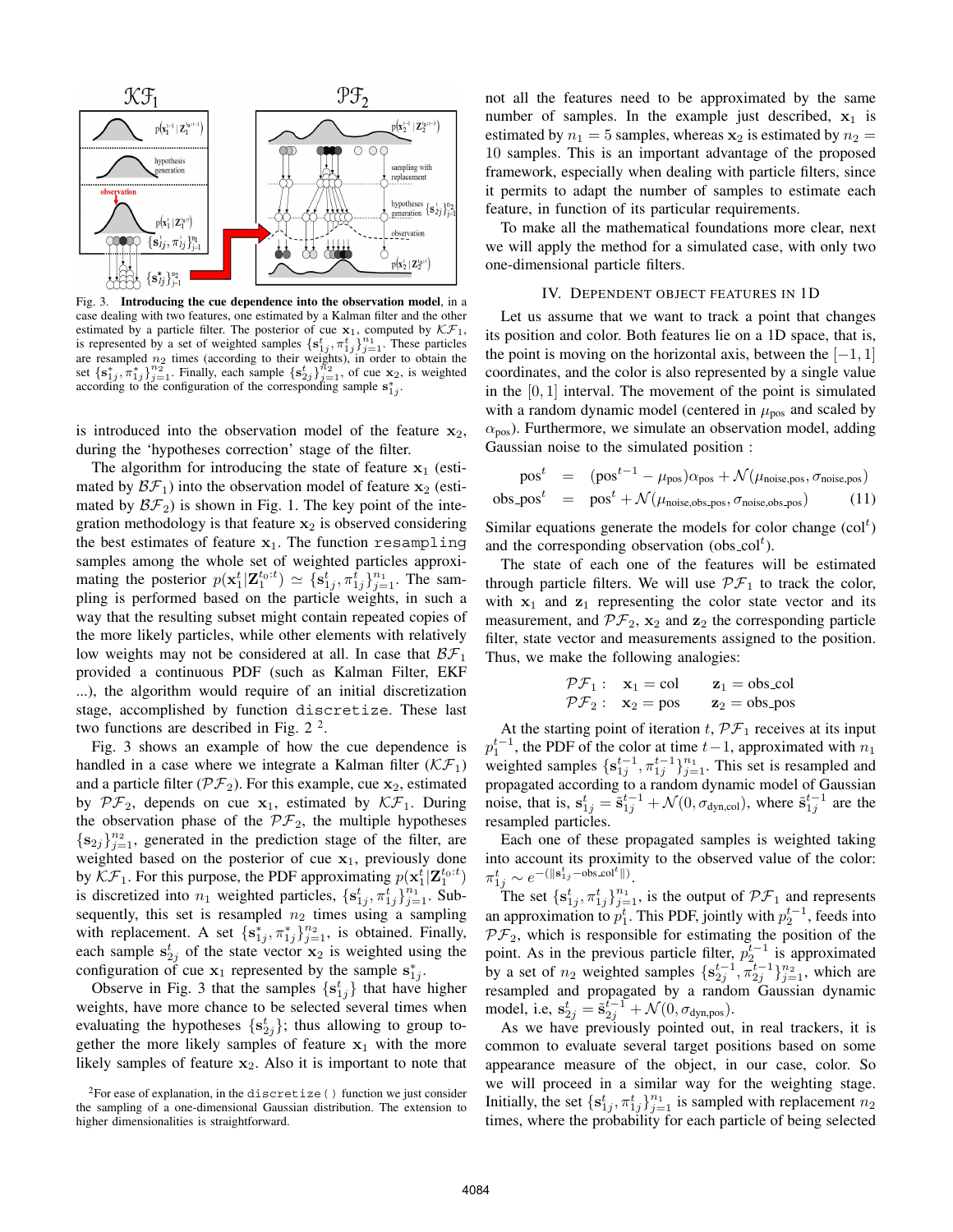

Fig. 4. **A posteriori PDF's for different particle filter based algorithms.** Comparison of the PDF's obtained by 3 algorithms when tracking a point that is randomly moving in the 'color-position' space. The results are for a particular iteration, and show how the filters approximate the true value (dark cross) based on a set of weighted particles (gray level circles). The gray level is proportional to the probability of the sample (darker gray levels indicate more likely samples). Since the true value is only ideally available, the correction of the hypotheses is done based on the observation (light cross), which we have simulated to be the true value plus Gaussian noise. In the 3 experiments, we have used the same number of particles  $(n=1000)$  and the same dynamic models. Note that the proposed approach is the method that concentrates a maximum number of samples around the true value, and therefore, it is the most reliable.

is determined by its weight  $\pi_{1j}^t$ . This sampling procedure generates a subset  $\{s_{1j}^*, \pi_{1j}^*\}_{j=1}^{n_2}$ , containing the best posterior hypotheses of feature  $x_1$ . Subsequently, each sample  $s_{2j}^t$ , representing a position of the point in space, is associated to a corresponding color sample  $s_{1j}^*$ , so that those color samples having larger weights (high probability) will be used more times than those having low probability. In order to simulate the weighting of the position samples taking into account the color configuration, the weight assigned to each sample  $s_{2j}^t$  is computed by a function  $\pi_{2j}^t \sim e^{-(\|\mathbf{s}_{1j}^s - \mathrm{obs}\cdot\mathrm{col}^t\| + \|\mathbf{s}_{2j}^t - \mathrm{obs}\cdot\mathrm{pos}^t\|)}$ , which simultaneously considers position and color states.

The set  $\{s_{2j}^t, \pi_{2j}^t\}_{j=1}^{n_2}$ , represents the approximation to  $p_2^t$ . Finally, the complete a posteriori PDF of the system at time  $t$  is:

$$
P^t = p(\mathbf{x}_1^t, \mathbf{x}_2^t | \mathbf{z}_1^t, \mathbf{z}_2^t) = p_1^t p_2^t
$$

## *A. Comparison with other approaches*

The simple example just presented, will be considered as a benchmark to compare the efficiency of the integration method proposed here, to that of previous approaches, specifically, with the conventional Condensation algorithm [6] assuming independent cues and the partitioned sampling algorithm [10], [11] assuming the dependence in the propagation stage.

The comparison will be performed in terms of the accuracy in the tracking (distance between the estimated position and color and the true values), and in terms of the *survival diagnostic* [11]. The survival diagnostic  $D$  for a particle set  $\{\mathbf s_i, \pi_i\}_{i=1}^n$ , is defined as  $\mathcal{D} = \left(\sum_{i=1}^n \pi_i^2\right)^{-1}$ . This random variable may be interpreted as the number of particles which would survive a resampling operation, and indicates whether the tracking performance is reliable or not. A low value of  $D$  means that the tracker may lose the target. For instance, if  $\pi_1=1$  and  $\pi_2=\ldots=\pi_n=0$ , then  $\mathcal{D}=1$ . In these circumstances only one particle might survive the resampling, and tracking would probably fail. On the other hand, if all the particles have the same weight,  $\pi_1 = \ldots = \pi_n = 1/n$  results in that  $D=n$ . This indicates that all the  $n$  particles would survive an ideal resampling, and the tracking would not get lost. Made this clarification, we proceed to study the performance of different algorithms in the tracking problem proposed in this section.

Initially, the problem has been examined by the conventional Condensation algorithm, assuming independent cues. **x**<sup>1</sup> and **x**<sup>2</sup> are represented into the same state vector, and the hypotheses generation and correction stages are applied simultaneously to both features. Since the dynamic model of a specific feature has no clue about the state of the other feature, particle samples are spread on a wide area of the state space and only a few particles will be located in the neighborhood of the true state. Fig. 4a shows the a posteriori PDF obtained in one iteration of the algorithm. The dots represent the different samples (in the 'color-position' configuration space), and the crosses are the true value (dark cross) and observed value (light cross). The particles gray level is proportional to their likelihood (darker levels are more likely samples). Note that only a small set of particles have a large weight. Consequently, the survival diagnostic for this approach will have low values.

Better results may be obtained using the partitioned sampling. In this case, the dynamics and measurements are not applied simultaneously, but are partitioned into two components. First, the dynamics are applied in the  $x_1$  direction, and subsequently the particles are rearranged so that they concentrate around the color observation (by a process called *weighted resampling* [10]). This arrangement enhances the estimation by concentrating more particles around the true state. Note in Fig. 4b this effect on the posterior PDF. Although particles are spread in the  $x_2$  direction, their variability along the  $x_1$ direction is highly reduced. As a result, the number of samples having a large weight is considerably bigger than when using the conventional Condensation. However, it is important to note that in the partitioned sampling, particles are propagated in the direction  $x_2$  according to the likelihood of the samples of feature  $x_1$ . Thus, best hypotheses of feature  $x_1$  have more chances to be propagated in the direction  $x_2$ . Although this approach outperforms the conventional Condensation, it still has a limitation, in that the best samples of feature  $x_1$  do not need to be the best samples of feature  $x_2$ . Therefore, the common association of the best samples of feature  $x_1$  with the best samples of feature  $x_2$ , is not guaranteed.

This is improved in the integration algorithm proposed in this paper. The key difference with respect to the previous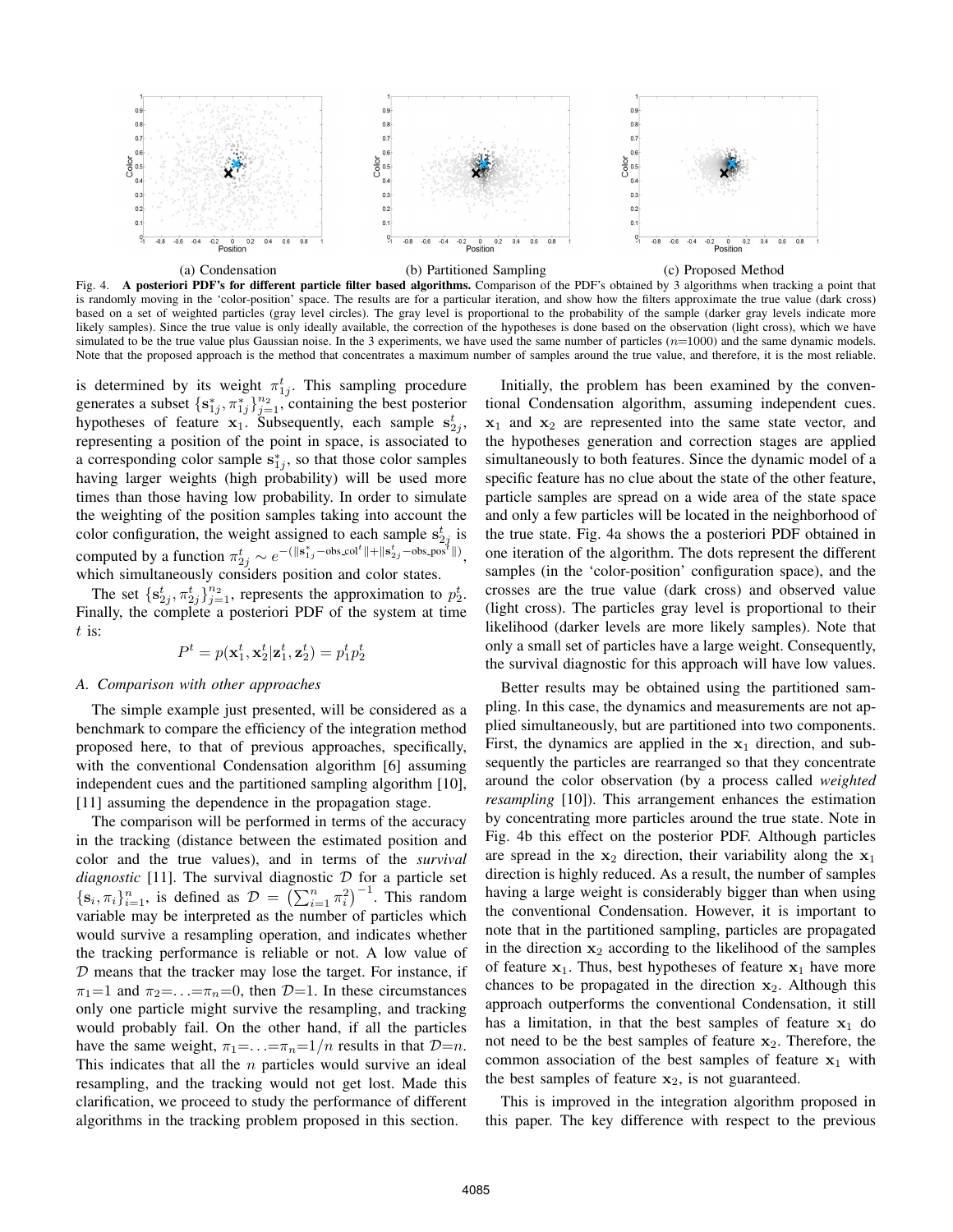approaches, is that we consider a different state vector for each cue, and the hypotheses generation and correction stages are also applied separately. In particular, the sample propagation for cue  $x_i$ , is performed according to the samples resampling its own PDF in the previous time step  $p(\mathbf{x}_i^{t-1}|\mathbf{Z}_i^{t-1})$ , and not according to the samples that better approximate another cue, avoiding the mentioned problem suffered by partitioned sampling. Fig. 4c, shows that proceeding this way the samples are much more concentrated around the true value than in previous approaches, providing larger survival diagnostic rates. Furthermore, while partitioned sampling considers the cue dependence during the hypotheses generation stage, we consider it in the correction phase, where the posterior of a specific cue is used to weigh the samples of another cue. This allows to update all the cues in a same iteration.

Considering the representation used in [11] to describe particle filter processes (explained by convolution and multiplication of PDF's) in Fig. 5 we describe one time step of the conventional Condensation algorithm, the partitioned sampling and the proposed algorithm. These diagrams clearly reflect the differences between all the methods:



(c) Proposed Method

Fig. 5. **Whole process diagrams of the Condensation, partitioned sampling and the proposed algorithm.** The symbols are adapted from [11]: '∼' is the resampling operation, '∼  $p_1^t$ ' denotes a weighted resampling with respect to the importance function  $p_1^t$ , '\*' indicates a convolution with the dynamics and  $\forall$  is the multiplication by the observation density.

The plots of Fig. 6 show the tracking results obtained for all the algorithms. Fig. 6a compares the methods in terms of the tracking error, where the error is computed as the distance between the filter estimate and the true value. For instance, given a posterior approximated by the set  $\{s_j, \pi_j\}_{j=1}^n$ , and the true state of the tracked point given by  $x_{true}$ , the value of the error is  $\mathcal{E}(n) = ||E(\mathbf{x}) - \mathbf{x}_{true}||$ , where  $E(\mathbf{x})$  is the expected value approximated by the filter, i.e,  $E(\mathbf{x}) = \sum_{j=1}^{n} \mathbf{s}_j \pi_j$ , and  $\|\cdot\|$  refers to the Euclidean norm. Observe that the error produced using the method proposed in this paper is clearly smaller than the produced by the other algorithms.

When analyzing the survival diagnostic for the same experiments, we may reach similar conclusions. From Fig. 6b it can be seen that the largest survival rates, and hence the most reliable tracking results, are obtained when using the integration technique presented here.



Fig. 6. **Tracking results obtained for the conventional Condensation, partitioned sampling and the proposed method.** Analysis of the three algorithms when are applied to the tracking example explained in this section, which was a 20 iterations sequence. The analysis is done in terms of the error in the tracking (a) and in terms of the survival rate (b). In both cases the experiments have been realized for different number of samples, and for each specific number of samples, 25 repetitions of the simulation have been done. The results we show, correspond to the mean of these 25 repetitions, of 20 iterations each. Observe that the results agree with the a posteriori PDF's plotted in Fig 4, and the proposed method clearly outperforms both the conventional Condensation and the partitioned sampling algorithms.

Just a final remark, concerning to the number of particles necessary to achieve a desired level of performance. It is well known that the *curse of dimensionality* is one of the main problems affecting particle filters, that is, when the dimensionality of the state space increases, the number of required samples increases exponentially [7], [10], [18]. Intuitively, the number of samples is proportional to the volume of the search space. For instance, if a 1D space is sampled by  $n$  particles, the same sampling density in a 2D space will require  $n^2$ particles, and so on. Nevertheless, in the proposed method, the high dimensional state vectors are separated into various small state vectors and the sampling is particularized for each low dimensional configuration space. The final number of required particles corresponds to the sum of the particles used in each of these low dimensional spaces. For example, if a 2D state vector can be separated into two 1D state vectors, the number of samples may be reduced from  $n^2$  (required in the 2D configuration space) to  $2n$  (required in the two 1D spaces). Furthermore, as we have previously pointed out, the number of samples may be adapted for the particular requirements of each component of the whole state vector.

## V. RESULTS IN REAL ENVIRONMENTS

We have used the proposed approach to track several targets in natural and unconstrained environments. For all the experiments we will show in this section, four different object cues have been used:  $x_1 =$  object bounding box, estimated by a Kalman filter  $\mathcal{KF}_1$ ;  $\mathbf{x}_2$  = object dependent colorspace, estimated by a particle filter  $\mathcal{PF}_2$ ;  $\mathbf{x}_3$  = color distribution, estimated by  $\mathcal{PF}_3$ ; and finally  $\mathbf{x}_4$ =object contour, estimated by  $\mathcal{PF}_4$ . The observation functions are designed in such a way that a sequential conditional relation is satisfied, i.e, observation function  $z_i$  uses the state of feature  $x_{i-1}$ . For a detailed description of such features and their corresponding observation functions, we refer the reader to [13].

Figures 7, 8 and 9 show several result frames of various tracking experiments, in challenging environments with dif-